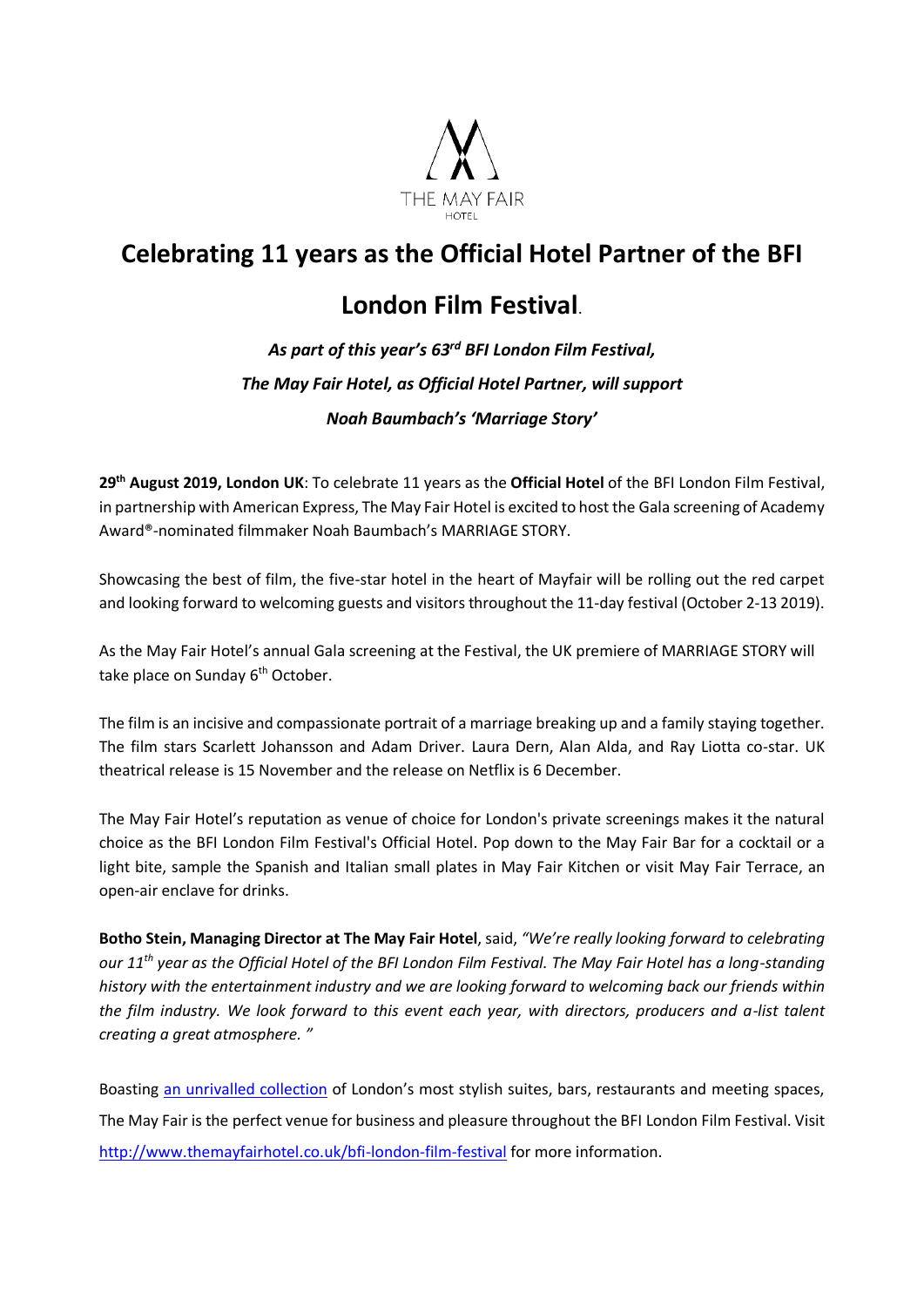#### **ENDS**

Please contact **EHLMedia@edelman.com** if you require further information.

#### **About The May Fair Hotel, a Radisson Collection Hotel:**

The luxury May Fair Hotel is in the heart of London's most stylish district. The hotel, which was inspected by King George V in 1927, boasts more than 400 luxury bedrooms, including 37 suites; set alongside the relaxing May Fair Spa; the chic, Spanish and Italian small plates restaurant, May Fair Kitchen; a 201-seat private screening room, The May Fair Theatre and the exclusive Palm Beach Casino. The residence encapsulates its Mayfair locality throughout, with the intimate May Fair Terrace and Private Dining Room; The May Fair Bar offering an array of signature bespoke cocktails; the breathtaking Crystal Room; and the decadent Danziger Suite.

For reservations and more information, visit www.themayfairhotel.co.uk

### **About Edwardian Hotels London:**

Edwardian Hotels London is a privately-owned hotel group, which has been operating and developing an upscale and luxury hotel and hospitality portfolio since Jasminder Singh OBE began his career within the hospitality industry in 1977; forming the beginnings of what would become Edwardian Hotels London. Today, Edwardian Hotels London owns and operates 11 Radisson Blu Edwardian, London hotels in London and central Manchester, The May Fair, a Radisson Collection Hotel and a collection of restaurant and bar brands, including May Fair Kitchen, Peter Street Kitchen, Leicester Square Kitchen, Monmouth Kitchen and May Fair Bar. Edwardian Hotels London is also engaged in a major development in Leicester Square, The Londoner, incorporating a luxury lifestyle hotel, restaurants, bars, spa and cinemas.

For more information visit our website at [www.edwardian.com](https://nam05.safelinks.protection.outlook.com/?url=http%3A%2F%2Fwww.edwardian.com&data=02%7C01%7Cfrederica.saunders%40edelman.com%7C896d260e6398433feeca08d6e8cf40e2%7Cb824bfb3918e43c2bb1cdcc1ba40a82b%7C0%7C0%7C636952374188263680&sdata=bJAritfZ11RYl9mpK30fJhs7hM3ywPBwJFhxmIsk80Y%3D&reserved=0)

#### **About the BFI**

The BFI is the UK's lead organisation for film, television and the moving image. It is a cultural charity that:

- Curates and presents the greatest international public programme of World Cinema for audiences; in cinemas, at festivals and online
- Cares for the BFI National Archive the most significant film and television archive in the world
- Actively seeks out and supports the next generation of filmmakers
- Works with Government and Industry to make the UK the most creatively exciting and prosperous place to make film internationally

Founded in 1933, the BFI is a registered charity governed by Royal Charter. The BFI Board of Governors is chaired by Josh Berger CBE.

#### **The BFI London Film Festival**

BFI London Film Festival is Britain's leading film event and one of the world's best film festivals. It introduces the finest new British and international films to an expanding London and UK-wide audience and attracts significant international film industry participation. LFF is a compelling combination of diverse films, red carpet glamour, friendly audiences and vibrant exchange. LFF provides an essential